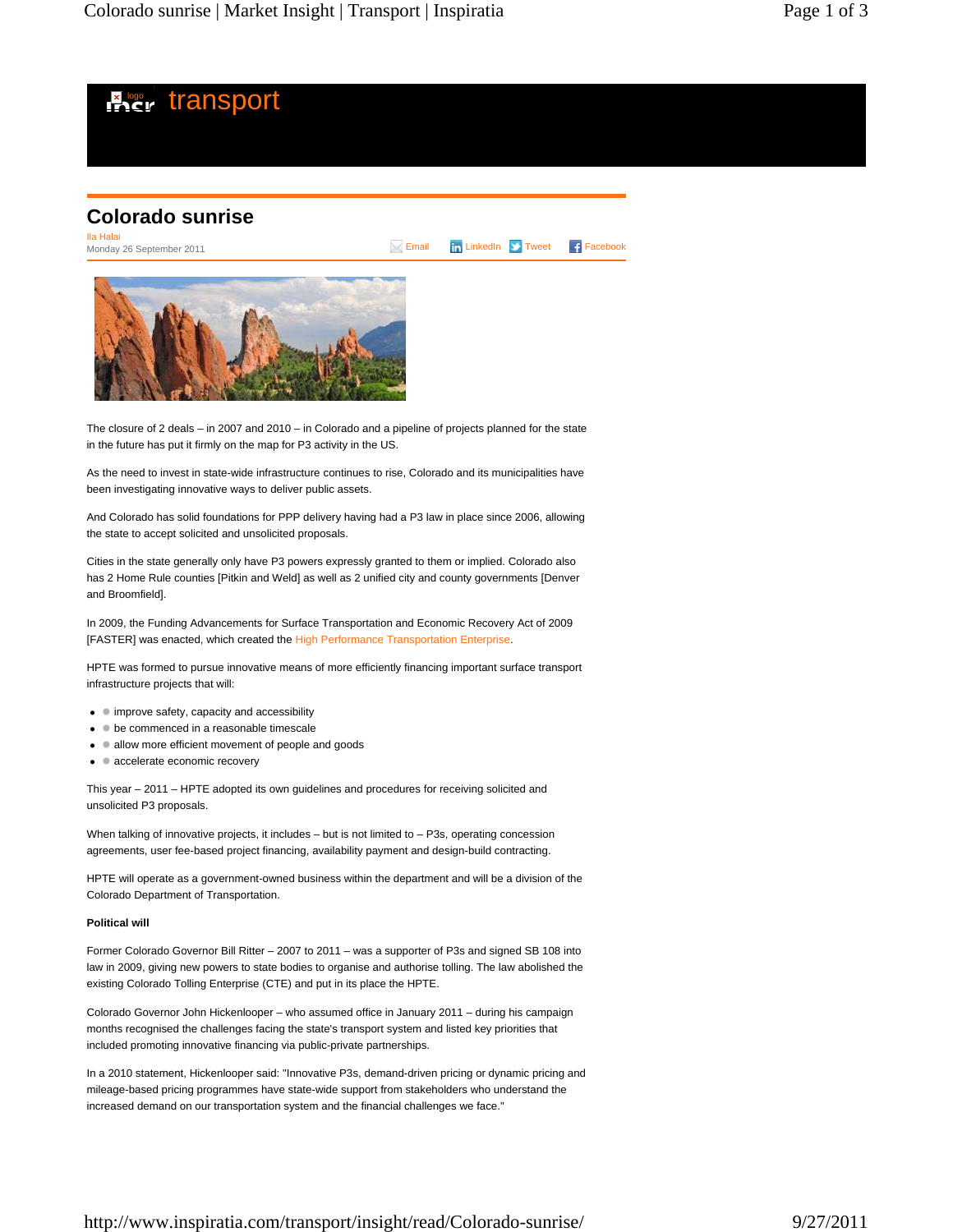He added: "A current example of a federally-sponsored P3 programme is the Regional Transportation District's PPP currently on 2 FasTracks corridors including the line from downtown Denver to Denver International Airport, leveraging US\$458 million in private funding.

"Through innovative financing and a good federal partner, the opportunity exists to grow and maintain our transportation infrastructure."

CDOT spokesperson Kari Grant believes there is a growing sense of collaborative regionalism in Colorado, where local, regional, state and federal agencies recognise the need to work together to deliver important projects.

"I think our leaders on many levels of government are aware of the state's acute infrastructure needs, and are increasingly willing to consider innovative ways to meet those needs," says Grant.



I think our leaders on many levels of government are aware of the state's acute infrastructure needs, and are increasingly willing to consider innovative ways to meet those needs Kari Grant, CDOT

## **P3 projects – past and present**

Colorado has had success with 2 P3 projects – the Northwest Parkway and the Denver Eagle P3 Light Rail project [Case Study].

The Northwest Parkway Public Highway Authority and Portuguese company Brisa together with its Brazilian partner CCR finalised a 99 year toll concession in 2007 for US\$607 million [£392m €449m].

The deal retired all outstanding NWPPHA bonds, providing funds for the authority and payment of other pre-existing obligations. It transferred financial and operational responsibility and reward to the private consortium as well as providing funding for a 3.7km extension of US36 to CO128 in Broomfield.

Victor Saltao, chief executive for Brisa North America, believes Northwest Parkway and Denver Eagle P3 made it over the line because of "long-term planning, funding allocation – ie grants, taxes, TIFIA – and political commitment with all stakeholders and awareness that private sector involvement make economically feasible projects move faster and come to public fruition."

The Regional Transportation District in mid-August reached financial close on the US\$1.5 billion [£970m €1.1bn] Eagle P3 project with Denver Transit Partners – John Laing, Uberior Infrastructure Investments and Fluor – successfully navigating the 3-year procurement process through the economic crisis.

It was financed using a combination of PABs, equity and TIFIA funding and was the most significant transit P3 deal in the US, setting a precedent for not just commuter rail, but also high-speed rail projects in the future.

Another project currently working its way through the procurement process is Jefferson Parkway [News Story] that was awarded to the Isolux Corsán Group in April this year. The regional parkway authority is still in confidential negotiations with the Spanish company.

Other projects in the pipeline are:

- $\bullet$  US 36
- $\bullet$  I-25 North
- $\bullet \bullet C 470$
- I-70 Mountain [News Story]
- $\bullet$  I-70 East
- **Powers Boulevard/Colorado Springs Toll Road**

A forum held for the US 36 project on 8 September [News Story] showed that there was a great deal of interest from the private sector and an RFQ is due to be issued in Q1 2012.